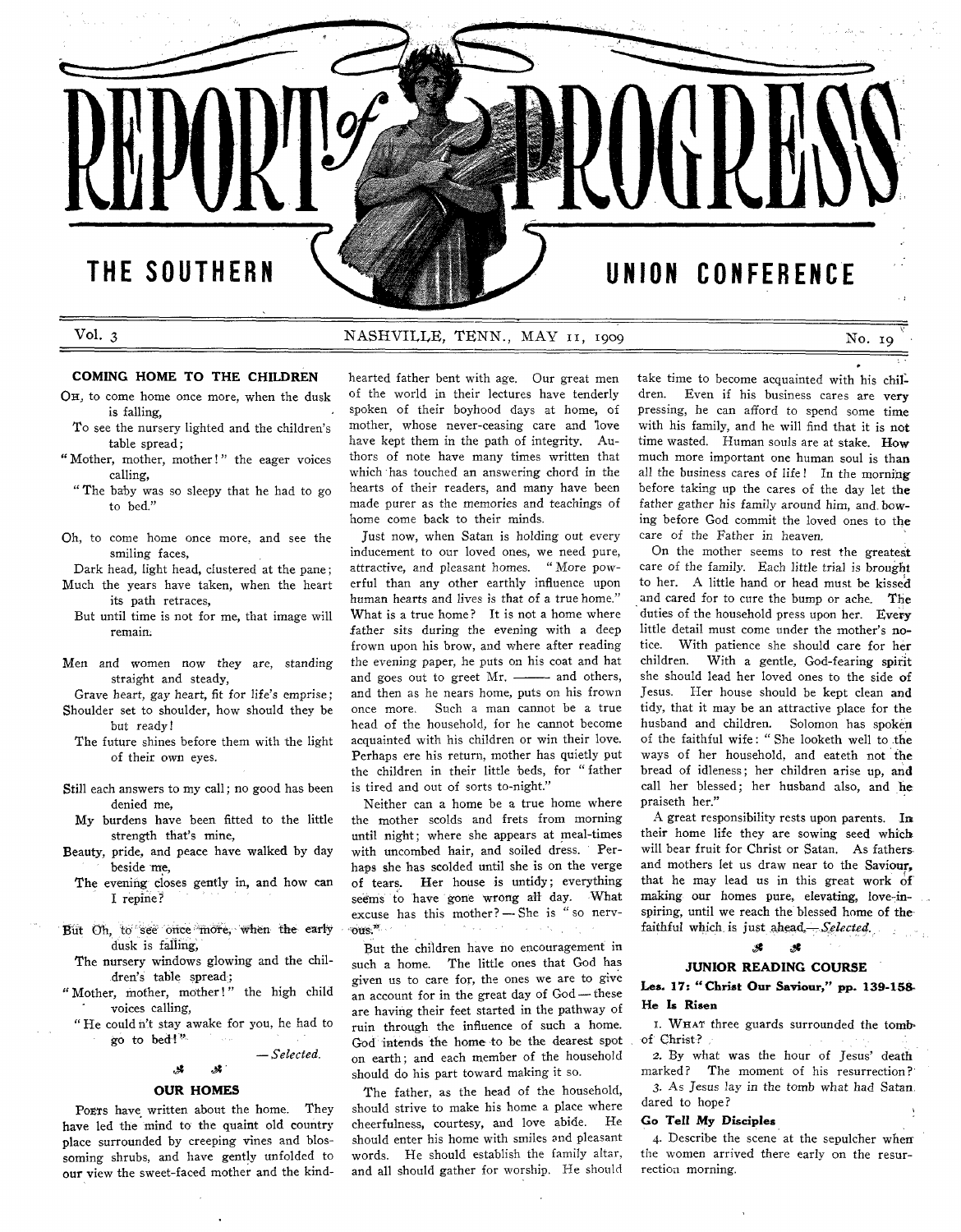5. After appearing to Mary where did Jesus immediately go? Why?

*&* Where do the following quotations apply: " Let all the angels of God worship him," and, "W orthy, worthy is the Lamb that was slain; and that lives again a triumphant conqueror"?

## **Witnesses**

7. Relate the conversation of Christ and the disciples as they journeyed to Emmaus.

8. Describe the scene when Jesus made himself known to the other disciples. Who was absent? For what is he noted?

## **This Same Jesus**

9. What place was honored by Christ's ascension?

10. Describe the ascension. Repeat the words of the angels on that occasion.

ix. Give the testimony of three Bible writers assuring us that he will come again.

## **.Their Ascended Lord**

12. What was the manner of the disciples<br>ter the ascension? Why? after the ascension?

13. Commit to memory Ps. 24: 7 - 10 and apply each part.

14. What scene took place in heaven when Christ entered the city?

#### **Notes**

MOUNT OF OLIVES. A noted mountain or ränge of hills east of Jerusalem and separated from the city by the valley of the Kidron. The mountain derives its name from the many olive trees which formerly grew in abundance on its slopes, some of which still remain. Of the peaks prominent in this range the central one, or Mount of Ascension, is 2,665 feet in height, lying directly east of the temple area. On the top of this peak is a chapel erected by Helena the mother of Constantine, since tradition points out this spot as the place of Christ's ascension. The monks pretend to point out the foot-prints of Jesus as he ascended the mount. But the Scripture designates the place of our Lord's äscension as being across the summit in the vicinity of Bethany. When Christ shall descend again to this earth and all the saints with him, " his feet shall stand in that day .upon the Mount of Olives, which is before Jerusalem on the east, and the Mount of Olives shall cleave in the midst thereof, . . . and ithere shall be a very great valley."

## d\* *S*

## **EARLY HISTORY OF THE NASHVILLE SANITARIUM.— No. 4**

" WHEN we wished to open up treatment rooms, the only suitable building to be had was one belonging to a Congressman'who was not friendly to us. It was already occupied, . but the tenant was willing to sublease to us, if the owner would agree to it. I visited him, . but he turned me down at once, saying, ' I : don't know anything about you, and besides, . I have a good tenant, and do not wish to change.' But we persevered, and he made investigations of our work, receiving favorable replies. Some of his relatives had been patients of ours. Final arrangements for the lease were to be finished by one Friday, but he was not quite ready, and told me

to come the next day- I told him I could not come the next day, as that was the Sabbath. He said, 'And so you are Seventh-day Adventists. That settles the whole business. I won't have anything to do with it,' and he called us a bad kind of Seventh-day Adventists. 'I won't have it in my building at all.' But we secured the building after considerable delay.

-=■ " Well, he went off to Congress, and when he returned he came in one day to see us. He was very much pleased at the change in the appearance of his building. I persuaded him to take a complimentary treatment, and I took opportunity to make it a good long one and to have a good talk with him. When he was through,\* he felt like a different man in more ways than one. He said, 'And *this* is what you do here. And you close on Saturday and open on Sunday. If there is anything you could do on either Sabbath or Sunday, I think it certainly would be this kind of work.' This was Sunday, too, by the way. He went down town, and sent us more patients that day. And that man has done all he could for us ever since. When he went to Congress again, he assured me that if the Sunday question came up he would remember us there.

" Thus we have been *getting these things* before prominent people. We have something that will interest all classes, from our mission work in the poorer districts to our work among the people of influence. And, brethren, I believe it is our privilege to aim high. God has given us a message that we can present to anybody. Now is the time to reach people of influence, if we expect them to favor us later on.

" But it has not been all smooth sailing. Some of our financial difficulties have not been small. We have not had a phenomenal success. Reforms of this kind do not go with a boom in the South. We are to-day getting patients who have been studying the matter ever since we have been there. The people are conservative. Nashville has been said to be the most conservative city in the country. One doctor said, 'They will come when they hurt.' They have not come fast They have not come fast enough to enable us to meet our current expenses and have something besides, and sometimes it has been difficult even to meet the expenses.

" Down there, when we rent a house, we have to sign notes for the entire time that we rent it. Once I gave notes for four and a half years, at \$100 a month, \$5,400. The notes are put in the bank for collection, and if you do not pay them when due, judgment is taken against you just the same as in failure to meet any other note. One winter it had been getting harder and harder each month for us to meet the rent. As soon as one month's rent was paid, we had to begin to save for the next. We had to count our nickels and pennies pretty closely. One month it came down to the last hour of the last day, and counting every cent we had we found we did. not have enough. That was a time of test for us that we had not yet had.

"As we talked the matter over, we said, ' We have dedicated this work to God. We believe that it is his will that it should be supported. From time to time he has given us what we needed. Now we have not the money. It is not simply a question of the payment or the failure to pay. this amount.<br>It means to us, Can't our faith take hold of God, and carry us through even such a small matter as paying rent?' I went out on the street to see if I could not meet some one that might be owing us, and I did see one or two, until finally, just a few minutes before bank-closing time, counting it again we thought we had the exact amount.

"I hurried with it to the bank. The clerk counted it, and then counted it again, and handing it back said, ' There is not enough, it lacks ten cents.' What should I do? I knew nothing but to turn sadly homeward.<br>Serious questions were in my mind I Serious questions were in my mind. thought, ' Haye we come here in the name of -the Lord? Does the Lord mean to sustain us, or are we doing only our own work, and<br>are we to be left on our own resources?' As are we to be left on our own resources?' I reached home and began to fell my wife about it, she handed me fifteen cents that she had just received for a package of granose biscuits. I ran to the bank and entered just as the bell rang for closing. So we got the rent paid in time. That was the closest shave we ever had. But that is about how it goes financially."

*(To be continued.)*

#### $\mathbf{z}$

## **MISSISSIPPI**

<u>لا.</u>

It is now a little over a year since my husband and I came to Jackson, Miss., and I am encouraged to labor qn for the advancement of this glorious message in the good old State of Mississippi. I so often wish I had the . strength and vitality I had twenty three years ago, when I first entered the Master's service.

Truly it is sweet to work for Jesus. *Soon* the work will be finished and we go " home," taking with us precious sheaves we have gathered for the kingdom. I often long for that glad day.

.Our little company, seven adults and seyen children, are all of good courage, and seem to be making advancement in spiritual things. Two of the number are new Sabbath-keepers ,—a lawyer's wife and her daughter, a girl of nineteen. They are happy in the truth, and rejoice in each additional ray of light. They plan to attend our coming camp-meeting, and the daughter thinks some of attending one of our schools.

I have other readers who are interested, and I have hope of three more obeying. The dear Lord hath done the work, to him be all praise.

To-day we were granted the free use of the " annex " of a church, with the organ for Sabbath services. It is a beautiful little stone chapel, situated in a good locality. We all rejoice, knowing thè Lord hath wrought for us.

As I behold the greatness of the work and solemnity of the time in which we live, my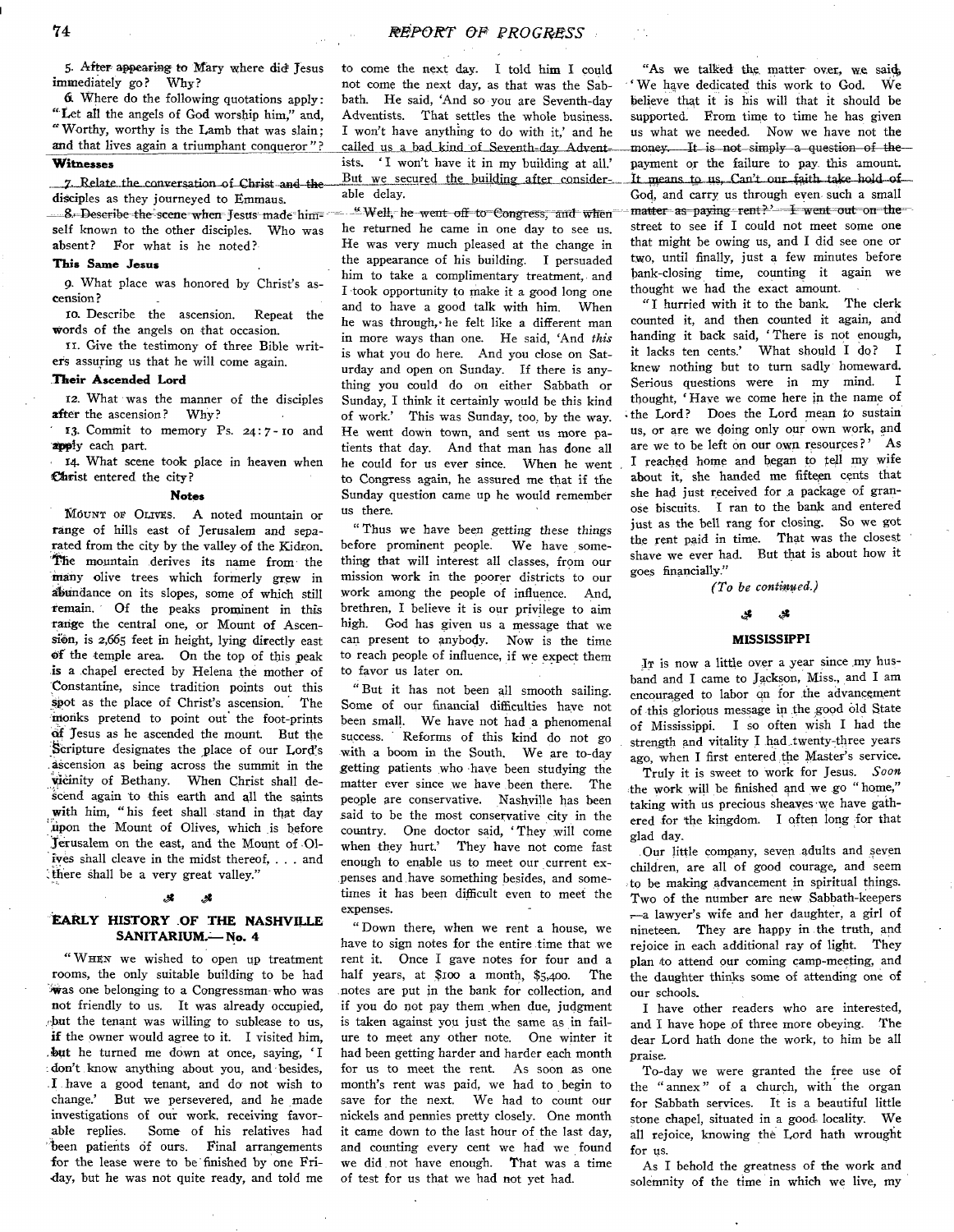soul cries for more of the love and self-sacrificing spirit of the Master, that I may be a real soul-winner. What a joy to know, that " angels of God attend us to the dwellings of those we visit." " The heavenly universe is astonished at the apathy, the coldness, the listlessness of those who profess to be sons and daughters of God." Come, sisters of and daughters of God." Mississippi, let us go forth in faith; let those among whom we live and for whom we labor, see that to us it is a living reality — that Jesus is coming in this generation.

My husband has been away now for almost a month visiting the canvassers and helping new ones get started in the work. The Lord is so good to me day by day.

MOLLIE MILLER.

## *Sf ¿X*

## **WORDS FROM THE CHILDREN**

WE are two little girls - sisters. We live in Jackson, Miss. Since last January we have sold 575 papers— *Liberty, Watchman, Life and Health, and Signs*,— at 10 cents a copy. We enjoy our work and many people ask us about the Sabbath. We quote the Scriptures to them. We would like to hear from other little girls who are selling papers.

> RUBY HOLT, II years, GRACE HOLT, 10 years.

### *¿X &*

#### **KENTUCKY CONFERENCE**

## Tithe for April, 1909

| $H$ enderson                                                                | \$10.08 |
|-----------------------------------------------------------------------------|---------|
| Louisville No. $2, \ldots, \ldots, \ldots, \ldots$                          | 71.19   |
| $Richard \dots \dots \dots \dots \dots \dots \dots \dots$                   | 11.75   |
| Lexington No. $\mathbf{I}$ (part of church)                                 | 42.50   |
| Lexington No. 2.                                                            | 18.48   |
|                                                                             | 15.14   |
| Bowling Green $\dots\dots\dots\dots\dots\dots\dots$                         | 10.88   |
| $\text{-}\text{Individual} \dots \dots \dots \dots \dots \dots \dots \dots$ | 12.84   |
|                                                                             | 17 65   |
| Locust Branch                                                               | 7.61    |
| Rio                                                                         | I.20    |
| Campbellsville                                                              | 6.60    |
| Milledgeville                                                               | 7.80    |
| Total  \$251.72                                                             |         |

MRS. CLARA RUSSEL. Treas.

#### *¿X ¿X*

## **FOOD FACTORY**

You, will all be glad to know that the Nashville Sanitarium-Food Factory is in operation, and turning out a fine grade of health foods. The Lord has spoken very positively of this enterprise, and since the Southern Union Conference took possession of the plant the developments have been most encouraging.

Brother M.. Hare, who has had, a long and successful experience in the food business in Australia, put in months of conscientious labor in putting the premises and machinery in condition. Just as it was about ready for operation Brother Hare was obliged to retire from the field on account of his health. Had it not been for firm faith in God and his leading we should have felt much depressed, as we had counted on Brother Hare to superintend

## $RBEORT$  OF PROGRESS

the factory and take the general oversight and burden of the business. After prayerful study and negotiation with a number of persons, Brother M. F. Knox, a Nashville man of good Christian and business experience and one of the elders of the church, was chosen as business manager, and Brother J. A. Hart, of St. Helena, Cal, who has had eighteen years' experience in health-food work, as head baker.

The work is being conducted on a missionary basis, and I am sure that both the quality of the foods and the prices will please you. Those of us who have tested the foods can testify to the excellence of both nut and cereal products.

Sister White and party visited the factory on the way to General Conference, and expressed pleasure with what has been done. The factory is now turning out a large order from Washington, D. C., to be used at the General Conference dining-hall. If you have not had a price-list, send to M. F. Knox, Manager, Nashville, Tenn., and make up an order.

C. F. MCVAGH.

#### *¿X*

## **TENNESSEE RIVER CONFERENCE**

## Tithe and Offerings for April, 1909 TITHE<sup>1</sup>

| Nashville No. 1\$226.64               |  |  |  |  |
|---------------------------------------|--|--|--|--|
| Nashville No. 2.<br>.9.55             |  |  |  |  |
| 183.78                                |  |  |  |  |
| Memphis No. 2<br>35.00                |  |  |  |  |
| Madison<br>85.21                      |  |  |  |  |
| Hazel<br>35.35                        |  |  |  |  |
| $T$ rezevant<br>29.97                 |  |  |  |  |
| Springville<br>19.18                  |  |  |  |  |
| Leach  ,<br>15.10                     |  |  |  |  |
| Paducah<br>13.89                      |  |  |  |  |
| Individual<br>103.62                  |  |  |  |  |
| Total  \$757.29                       |  |  |  |  |
| <b>OFFERINGS</b>                      |  |  |  |  |
| Sabbath-School Offerings \$<br>53.68  |  |  |  |  |
| Religious Liberty Offerings<br>22.97  |  |  |  |  |
| First Day Offerings<br>20.27          |  |  |  |  |
| Ingathering (Special Review)<br>12.75 |  |  |  |  |
| 9.51                                  |  |  |  |  |
| Annual Offerings<br>5.00              |  |  |  |  |
| 2.55                                  |  |  |  |  |

Total  $\ldots$  ...............................\$126.73

THOS. E. PAVEY, Treas.

### *dX JX*

## **THE MILLEDGEVILLE INSTITUTE**

THE canvassers' institute held at Milledgeville, Ky., closed April 25, with every one feeling they had been well paid for attending. Although there were but six in attendance, yet it was a success, and the Lord was just as near to us as if there had been a hundred.

As a result of this institute, one young man has taken up the canvassing work in earnest, and is working for a scholarship. He is doing real well. If this were the only result we would feel paid for holding it, but that is not all. The two canvassers that were in the field returned to their work with renewed courage, and felt they had spent a profitable

## **CANVASSING REPORT**

# **Southern Union Conference**

| For Week Ending April 24, 1909            |                    |                      |           |         |         |  |
|-------------------------------------------|--------------------|----------------------|-----------|---------|---------|--|
| Book Hours Value<br>NAME-                 |                    |                      |           | Deliv'd |         |  |
| ALABAMA CONFERENCE                        |                    |                      |           |         |         |  |
| Carl Matthews                             | 26                 | \$2200               |           |         |         |  |
| $G$ H Waite                               | 12                 | 5 70                 |           | 300     |         |  |
| KENTUCKY CONFERENCE                       |                    |                      |           |         |         |  |
| Mrs Alice Reynolds. BFL                   | ΔO                 |                      |           | 60 00   |         |  |
| Charlsey Allran BFL                       | 19                 |                      |           | 44 70   |         |  |
| М<br>Wheeler $\ldots \ldots \ldots$       | 34                 | 31 25                |           |         | 6 50    |  |
| Z S AreyBFL                               | 25                 |                      |           |         | 3 55    |  |
| н<br>E                                    | 31                 | 14 50                |           |         | 3 00    |  |
| H C CarmichaelDofA                        | 47                 | 70 00                |           |         |         |  |
| LOUISIANA CONFERENCE                      |                    |                      |           |         |         |  |
| A B Cheek D&R                             | 41                 | 34 15                |           |         | 875     |  |
| E<br>Booth $\dots\dots\dots\dots\dots$    | 49                 | 385                  |           | 25 70   |         |  |
| $Wm$ Olmsted $m \circ fN$                 | 10                 | 6 75                 |           |         | 2 25    |  |
| I<br>T.<br>Revnolds H&H                   | 30                 | 30 25                |           |         | 2 75    |  |
|                                           |                    |                      |           |         |         |  |
| $Mrs R E_{\text{Tate}} \ldots \ldots$     | 32                 | 950                  |           |         | 5 00    |  |
| B L Robertsck                             | 39                 | 33 75                |           | 15 25   |         |  |
| H C Bagleycc                              | 43                 | 36 65                |           |         | $I$ 55  |  |
| L CollisonBRD&R<br>C                      | 37                 | 21 45                |           | 37 20   |         |  |
| J<br>Almendro CK                          | 4                  | 4 00                 |           |         |         |  |
| Gordon BFL<br>с                           | 17                 | H                    | 50        |         |         |  |
| Ţ<br>N Steelcc                            | 47                 | 7                    | 30        | 74 05   |         |  |
| O F Frank 4wcc                            | 47                 | 19 25                |           | 99 65   |         |  |
| MISSISSIPPI CONFERENCE                    |                    | $\ddot{\phantom{1}}$ |           | ٠.      |         |  |
| A C Maddock                               | 39                 | 31 50                |           |         | 5 25    |  |
|                                           | $\mathbf{T}^{(1)}$ | 3.50                 |           |         |         |  |
| Leroy Case BFL                            | 20                 | 875                  |           |         | 8 75    |  |
| Virgil Smith  DofA                        | 45                 | II                   | 60        |         | 385     |  |
| Louise Jackson BFL                        | 1T                 | Ī                    | 60        |         | 3 40    |  |
| Ruby and Grace Holt                       | î,                 |                      |           |         |         |  |
| PAPERS                                    | бо                 | II 50                |           |         | II 50   |  |
| Mrs Mabel Maddock PAPERS                  | 20                 | 6,70                 |           |         | 670     |  |
| J S Fry PAPERS                            | 20                 | 8 бо                 |           |         | $8\,60$ |  |
| TENNESSEE RIVER                           |                    | Conference           |           |         |         |  |
| Carrie Goldcamp BFL                       | 14                 | 14 75                |           |         |         |  |
| $R$ H Hazelton Misc                       | 25                 |                      | s n       |         | 70 00   |  |
| Jas S Moore  D&R                          | 34                 | $8\omega$            |           | 1       | 75      |  |
| Mamie Moore D&R                           | 27                 | II                   | <b>IO</b> |         | 46 30   |  |
| Ben Romines BFL                           | 20                 | 525                  |           |         | 125     |  |
| Chas Romines  D&R                         | 38                 | 30 50                |           |         | 150     |  |
| SUMMARY                                   |                    |                      |           |         |         |  |
| Alabama Conference<br>38<br>27 70<br>3 00 |                    |                      |           |         |         |  |
| Kentucky Conference                       | 196                | 115 75               |           | 117 75  |         |  |
| Louisiana Conference                      | 396                | 218 40               |           | 272 15  |         |  |
| Mississippi Conference                    | 216                | 81 75                |           |         | 48 05   |  |
| Tennesse River Conf                       | T58                | 60 60                |           | 120 80  |         |  |
|                                           |                    |                      |           | くろうさん   |         |  |
|                                           |                    |                      |           |         |         |  |

Totals ............................ 1004 513 *20* 561 75

time. And one or two others expect to take up the work later. up the work later. .

The canvassing work is steadily moving along in this conference. The letters from the canvassers in the different parts of the field are so full of cheer and courage. It certainly does me good to read them.

d\* *JX*

C. F. DART.

" LOOK up, for God looks down." Thus can we see him face to face. There is inspiration in looking up to God. It acknowledges his superiority over us, and our dependence upon him, while it assures us that all his power is pledged to our help. "I will lift up mine eyes unto the hills, from whence cometh my help*."— Christian Observer.*